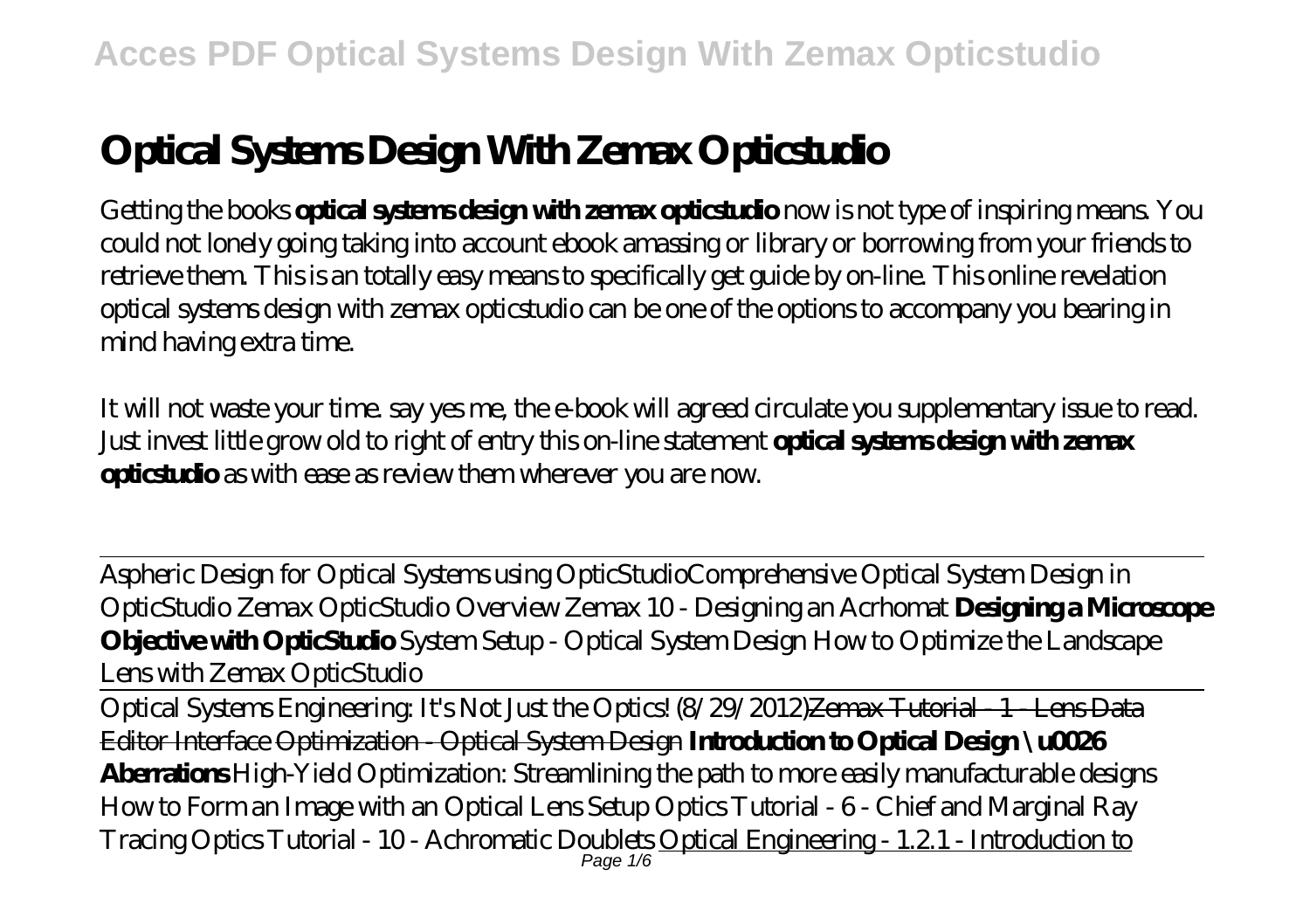OpticStudio *Identifying Aberrations with OpticStudio features* Modulation Transfer Function OpticsRealm Tutorial - 12 - Stops and pupils*Zemax Tutorial - 5 - Paraxial to Real Lens* Tolerancing Laser Lenses - System Setup <del>Optimization of Optical System Designs using OpticStudio</del> Optimization -Illumination System Design *OpticStudio Frequently Asked Support Questions - April 6th 2016* **Optics Tutorial 13 - Field Stops, and Optical System Engineering with Pupil Matching** *Multiple Configurations* LightningTrace: Optimizing an Optical System - Zemax 13 Breakthrough Feature Biomedical Imaging Design Applications - Dr Liang Laser Applications Optical Systems Design With Zemax Optical System Design with Zemax OpticStudio. Earn your OpticStudio Certificate and share with your peers! Purchase | \$300 ... About this course. Complete our survey and get your certificate! This course is part of the Optical System Design learning plan. Completion of all the courses from the Optical System Design learning plan is required to ...

### Optical System Design with Zemax OpticStudio

Trusted, comprehensive optical design software. OpticStudio® is the world's leading optical, illumination, and laser system design software. Top companies in aerospace, astronomy, automotive, biomedical research, consumer electronics, and machine vision, use OpticStudio as their optical systems design tool of choice.

### OpticStudio | Optical, Illumination & Laser System Design...

Imaging system fundamentals. Learn the key steps in imaging system design with OpticStudio. Discover how to setup, analyze, optimise and tolerance a simple imaging system in OpticStudio sequential mode. You'll also find out how to export your system to CAD and output lens specification as an ISO 10110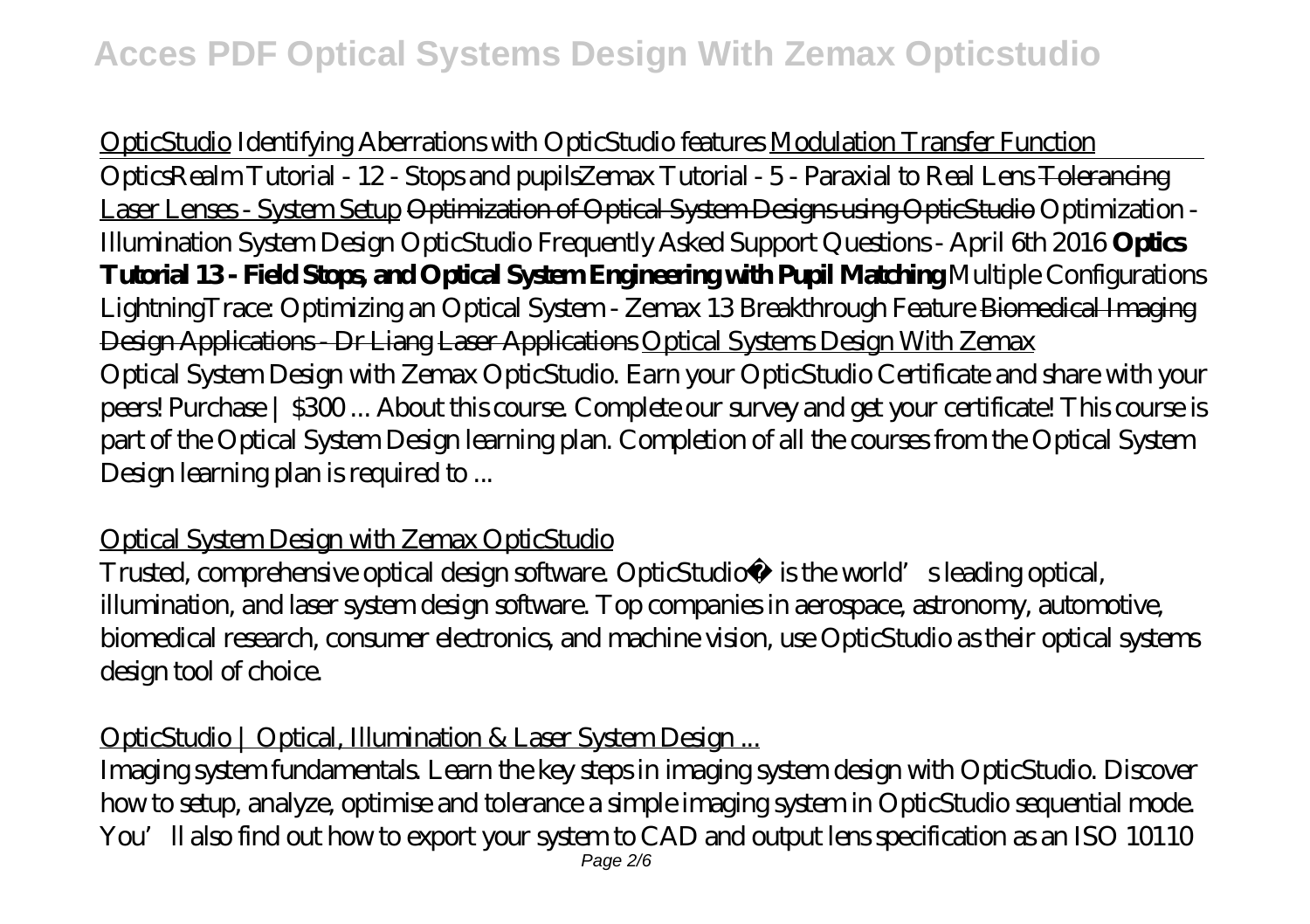# **Acces PDF Optical Systems Design With Zemax Opticstudio**

# compliant drawing for manufacture.

#### Imaging system fundamentals - Zemax

Introduction in illumination, Simple photometry of optical systems, Non-sequential raytrace, Illumination in Zemax 10 18.12. Advanced handling I Telecentricity, infinity object distance and afocal image, Local/global coordinates, Add fold mirror, Scale system, Make double pass, Vignetting, Diameter types, Ray aiming, Material index fit 11 08.01.

### Optical Design with Zemax - uni-jena.de

Optical Systems Design 3 ZEMAX Optics Studio The ZEMAX optical design program is a comprehensive software tool. It integrates all the features required to conceptualize, design, optimize, analyze, tolerance, and document virtually any optical system. It is widely used in the optics industry as a standard design tool. This course will

### Optical Systems Design with Zemax OpticStudio

Basic Zemax handling surface types, quick focus, catalogs, vignetting, footprints, system insertion, scaling, component reversal 3 09.12. Properties of optical systems aspheres, gradient media, gratings and diffractive surfaces, special types of surfaces, telecentricity, ray aiming, afocal systems 4 16.12.

# Optical Design with Zemax for PhD - uni-jena.de

Zemax is a company that sells optical design software. OpticStudio is its flagship product and a commonly used optical design program for Microsoft Windows. It is used for the design and analysis of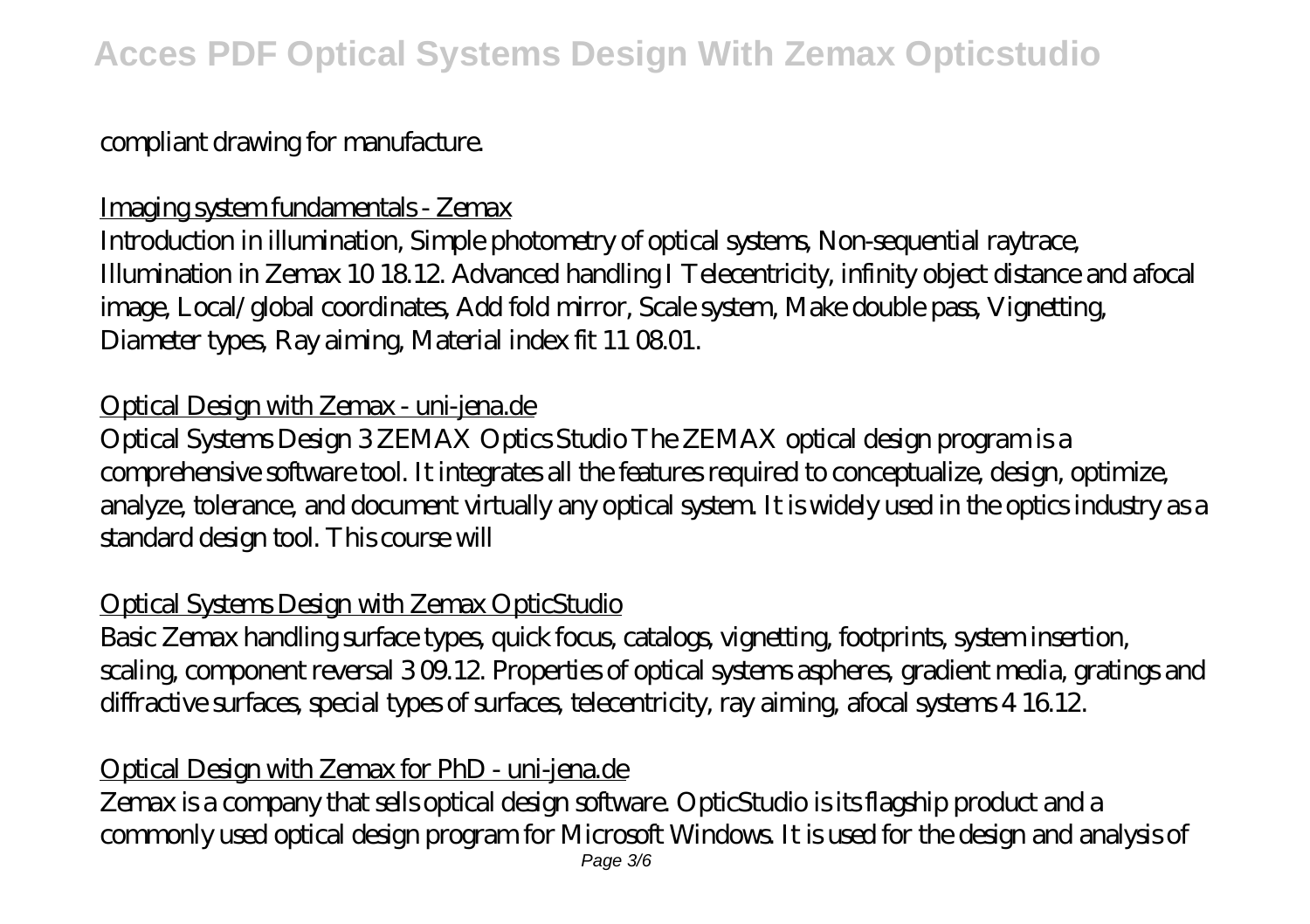# **Acces PDF Optical Systems Design With Zemax Opticstudio**

# both imaging and illumination systems.

#### Zemax - Wikipedia

This course discusses the use of compensators in a tolerance analysis, and explains in more details the sensitivity, inverse sensitivity and Monte Carlo algorithms. The course also includes an example of how to tolerance a singlet lens, and discusses in details the outcome of the Analysis of tolerances.

#### 8. Tolerancing II - opticsacademy.zemax.com

\* Experience in infrared systems optical design, analysis, optical tolerancing, fabrication, and testing. \* Experience in CODE V and/or Zemax, FRED and/or ASAP, Excel and Matlab U.S. Citizenship ...

### ClearanceJobs hiring Systems Engineer - Optical Design ...

the use of a single key optical design "trick" of a field lens near an intermediate image. You can see how a new design can evolve around a simple starting point idea or structure. And this is all "human" based lens design where the fun part, and most important part, comes before we do any computer optimization.

#### Some lens design methods

Zemax OpticsAcademy offers self-paced online training for Zemax optical design software. Browse OpticsAcademy's course catalog for more information.

Zemax OpticsAcademy On-line Training - Zemax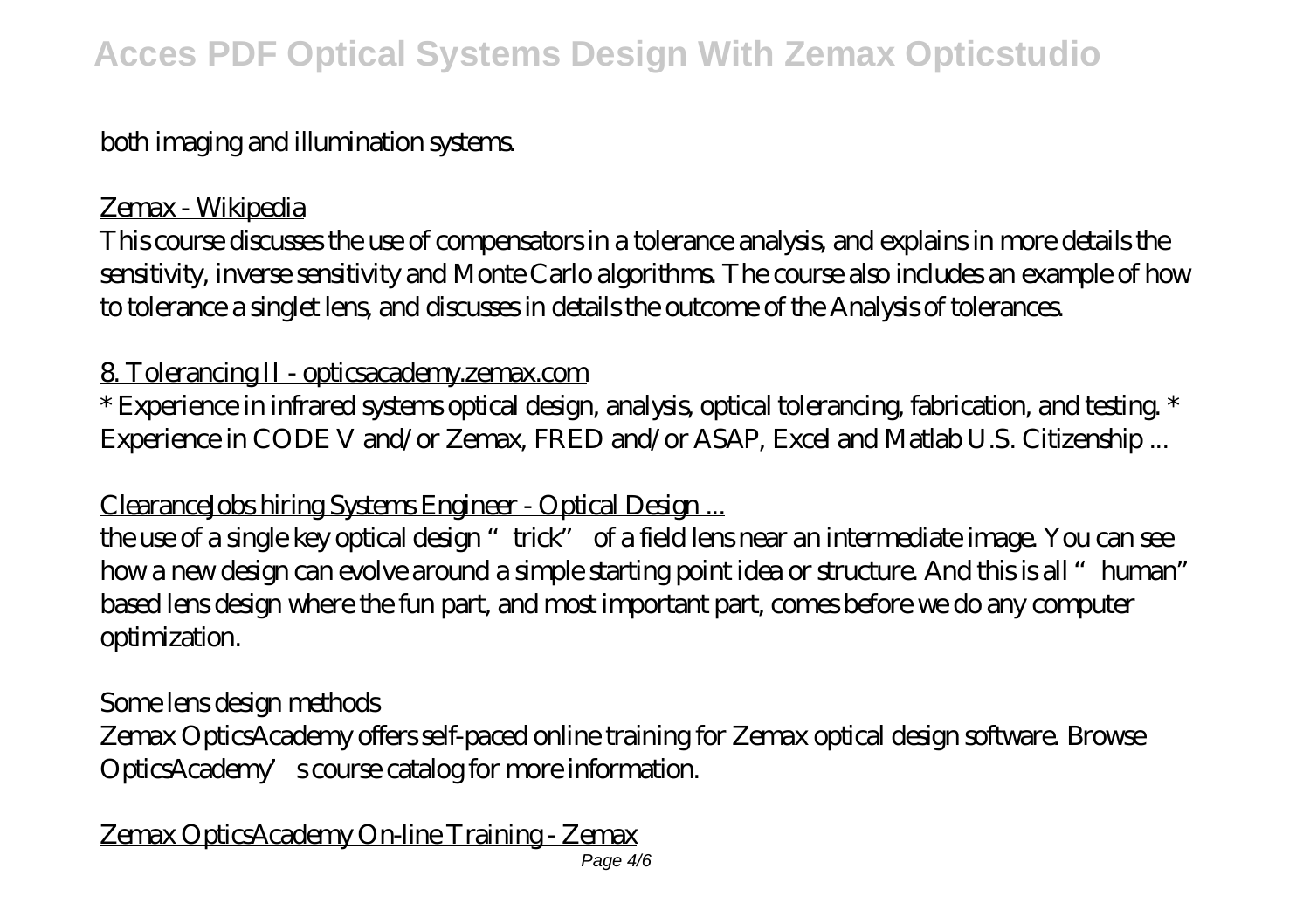This step can be the very barebones or initial design of the system, with just the light source and the lens. When this step is completed, the optical configuration of the design is decided, and the chosen path is much more concrete. Design: This is the meat of the design process, where the most critical optical parameters are optimized. Also, the tolerance parameters are determined at this stage.

# An overview of a typical illumination system design cycle...

Optical design software has a variety of tools that can help engineers reduce the cost and increase the manufacturing yield of their optical products. For example, the Monte Carlo tolerance analysis in Zemax OpticStudio can simulate the impact of all the tolerances simultaneously.

Top considerations when designing ... - Vision Systems Design

OPTICAL DESIGN WITH ZEMAX® Winlight System is involved in all optics production steps. This means our designs are guaranteed to be manufacturable, with optimized costs and realistic deadlines, based on identifying the best cost-quality ratio among possible solutions.

# Optical design using Zemax® | Winlight

2+ years of experience with optical design software, with Zemax OpticStudio an advantage; Experience presenting to and/or teaching groups of other optical engineers and scientists; Experience with SolidWorks or Creo Parametric; Experience with opto-mechanical system design

Zemax, LLC hiring Optical Engineer, Customer Success in ... optical-systems-design-with-zemax-opticstudio 1/2 Downloaded from dev.horsensleksikon.dk on Page 5/6